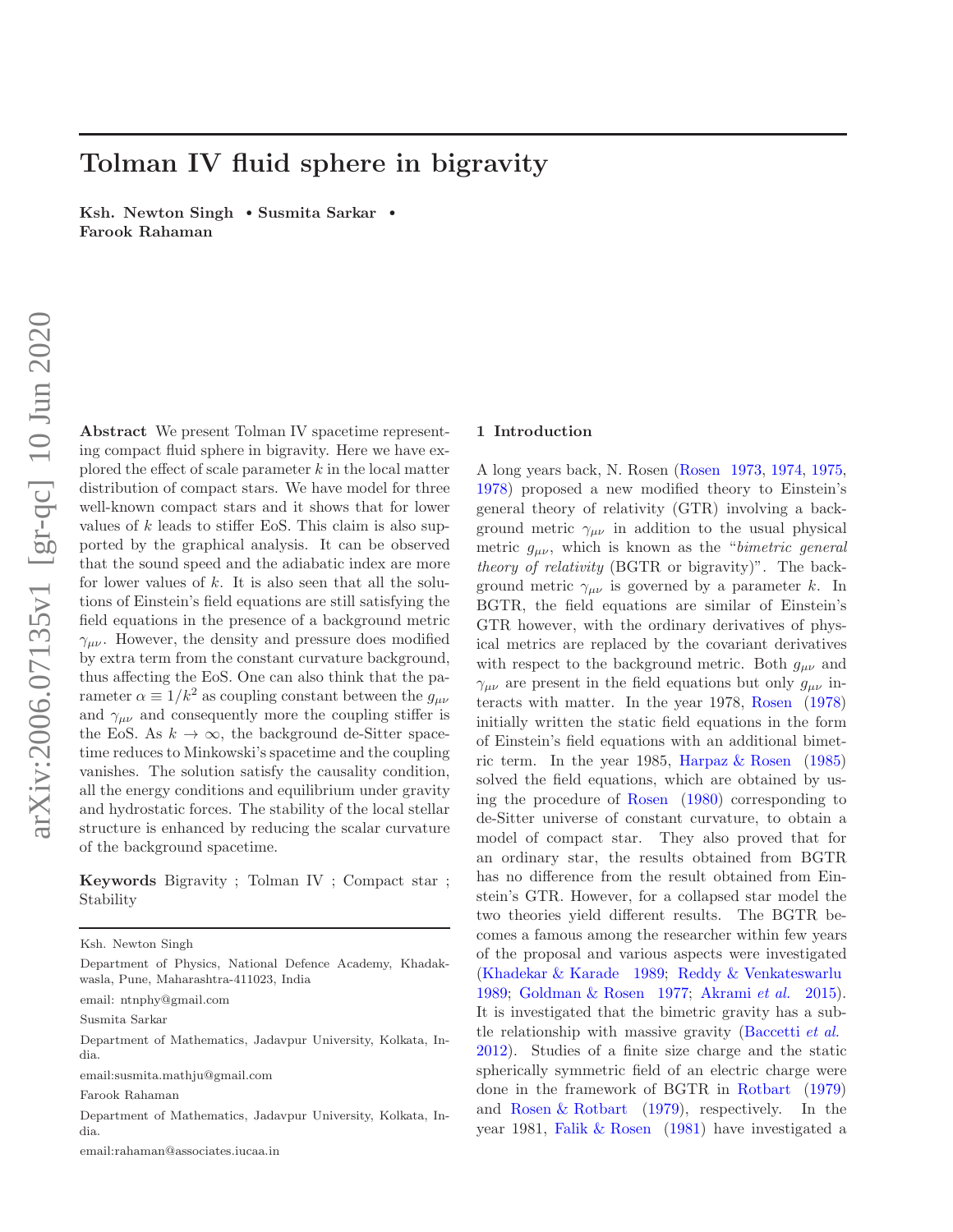charged point particle and then Rosen, himself discussed a classical model for elementary particles in BGTR (Rosen 1989).

In the context of the Hassan-Rosen theory, spherically symmetric systems were first studied by Comelli *et al.* (2012), where in particular, the perturbative solutions to the equations of motion was published. In presence of bimetric gravity, Volkov (2012) performed an extensive numerical study, and gave conditions for the existence of asymptotically flat black hole solutions. Star solutions and the so-called Vainshtein mechanism was studied by Babichev & Crisostomi (2013). Solutions for charged black holes and for rotating black holes can be found in Brito  $et \ al.$  (2013), Babichev & Fabbri (2014), respectively. In massive bigravity, a general review of black holes was proposed by Babichev & Brito  $(2222)$ . Enander & Mörtsella proposed the phenomenology of stars and galaxies in massive bigravity by applying a parameter conditions for the existence of viable star solutions when the radius of the star is much smaller than the Compton wavelength of the graviton.

Avakian et al. (1991) have studied on superdense celestial objects in generalized bimetric gravity with a variable gravitational constant. In the framework of bimetric gravity, the solution for spherically symmetric self-gravitating anisotropic matter distribution was investigated by Khadekar & Kandalkar (2004) and that solution agrees with the Einstein's GRT for a physical system compared to the solar system size of universe. A charged fluid was also studied in BGTR (Kandalkar & Gawande 2010). Recently, Grigorian *et al.* (2018) have shown that the masses for superdense compact objects in bimetric theory can be essentially larger compared to the objects in GTR depending on the value of the bimetric parameter.

It is well known that, in the presence of an extra spin-2 field, bimetric theory describes gravitational interactions. Recently, Hassan et al. (Hassan & Rosen 2012,a) have proposed a particular bimetric theory (or bigravity) to avoid the ghost instability. This theory describes a nonlinear interactions of the gravitational metric with an additional spin-2 field. By assuming the Planck mass  $M_f$  of the second metric, the ghost instability can be avoid by pushing back to early unobservably times. This limit the uses an effective cosmological constant in general relativity (Akrami et al. 2015).

It is quite familiar that non-linear bimetric theories of gravity suffer from the same Boulware-Deser ghost instability (Boulware & Deser 1972). To describe the interaction of gravity with a massive spin-2 meson, such theories were introduced. Recently, there has

been renewed interest in bigravity due to their accelerating cosmological solutions (Damour *et al.* 2002). Hassan & Rosen (2012) showed that the introduction of a kinetic term for the background metric in the ghost- $\mathbf{f}$ ee massive gravity leads to a bigravity theory which is also ghost free. A details study of cosmological solutions in bigravity can be found in refs. Volkov (2012); Strauss et al. (2012); Comelli et al. (2012).

In present paper, we have developed a model of compact star in bimetric gravity where the metric potentials are chosen as Tolman IV metric potential. In one of our previous paper, we have investigated a new model of anisotropic compact star in (3+1)-dimensional spacetime. The model was obtained in the background of Tolman IV  $g_{rr}$  metric potential as input and the field equatios were solved by assuming a suitable expression for radial pressure  $p_r$  (Bhar *et al.* 2016). The present paper is organized as follows: In sect. 2, field equations in bigravity is developed. In sect. 3 and 4, the model parameters are obtained by solving the field equations and physical properties are discussed, respectively. In sect. 5, we match our interior spacetime to the exterior Schwarzschild line element. Final two sections are devoted on a brief discussion.

#### 2 Field equations in bimetric gravity

The bigravity modifies the Einstein's theory by accounting a background space-time. Therefore, one can defined the two symmetric tensor  $g_{\mu\nu}$  and  $\gamma_{\mu\nu}$  associated with the two spacetime and are defined as

$$
ds_{-}^{2} = g_{\mu\nu}dx^{\mu}dx^{\nu} , \quad ds_{b}^{2} = \gamma_{\mu\nu}dx^{\mu}dx^{\nu}.
$$
 (1)

These two metric tensor are having non-vanishing determinants. Adopting the notation used by Rosen (1940),  $\begin{Bmatrix} \lambda \\ \mu \nu \end{Bmatrix}$  is the Chistoffel symbol in g-differentiation and  $\Gamma^{\lambda}_{\mu\nu}$  in  $\gamma$ -differentiation. The relationship between these two symbols are given as

$$
\left\{ \begin{matrix} \lambda \\ \mu \end{matrix} \right\} = \Gamma_{\mu\nu}^{\lambda} + \Delta_{\mu\nu}^{\lambda},\tag{2}
$$

where,  $\Delta_{\mu\nu}^{\lambda}$  is found to be related to  $g_{\mu\nu}$  as

$$
\Delta^{\lambda}_{\mu\nu} = \frac{1}{2} g^{\lambda\sigma} \Big( g_{\mu\sigma,\nu} + g_{\nu\sigma,\mu} - g_{\mu\nu,\sigma} \Big). \tag{3}
$$

Now the Riemann tensor related to the two metric functions can be written as

$$
\mathcal{R}^{\lambda}_{\mu\nu\sigma} = \mathcal{P}^{\lambda}_{\mu\nu\sigma} - \Delta^{\lambda}_{\mu\nu,\sigma} + \Delta^{\lambda}_{\mu\sigma,\nu} + \Delta^{\lambda}_{\alpha\nu}\Delta^{\alpha}_{\mu\sigma} - \Delta^{\lambda}_{\alpha\sigma}\Delta^{\alpha}_{\mu\nu} \n= -\Delta^{\lambda}_{\mu\nu,\sigma} + \Delta^{\lambda}_{\mu\sigma,\nu} + \Delta^{\lambda}_{\alpha\nu}\Delta^{\alpha}_{\mu\sigma} - \Delta^{\lambda}_{\alpha\sigma}\Delta^{\alpha}_{\mu\nu}.
$$
 (4)

One can easily see that the tensor  $\Delta_{\mu\nu}^{\lambda}$  is related to the normal Riemann curvature tensor. The curvature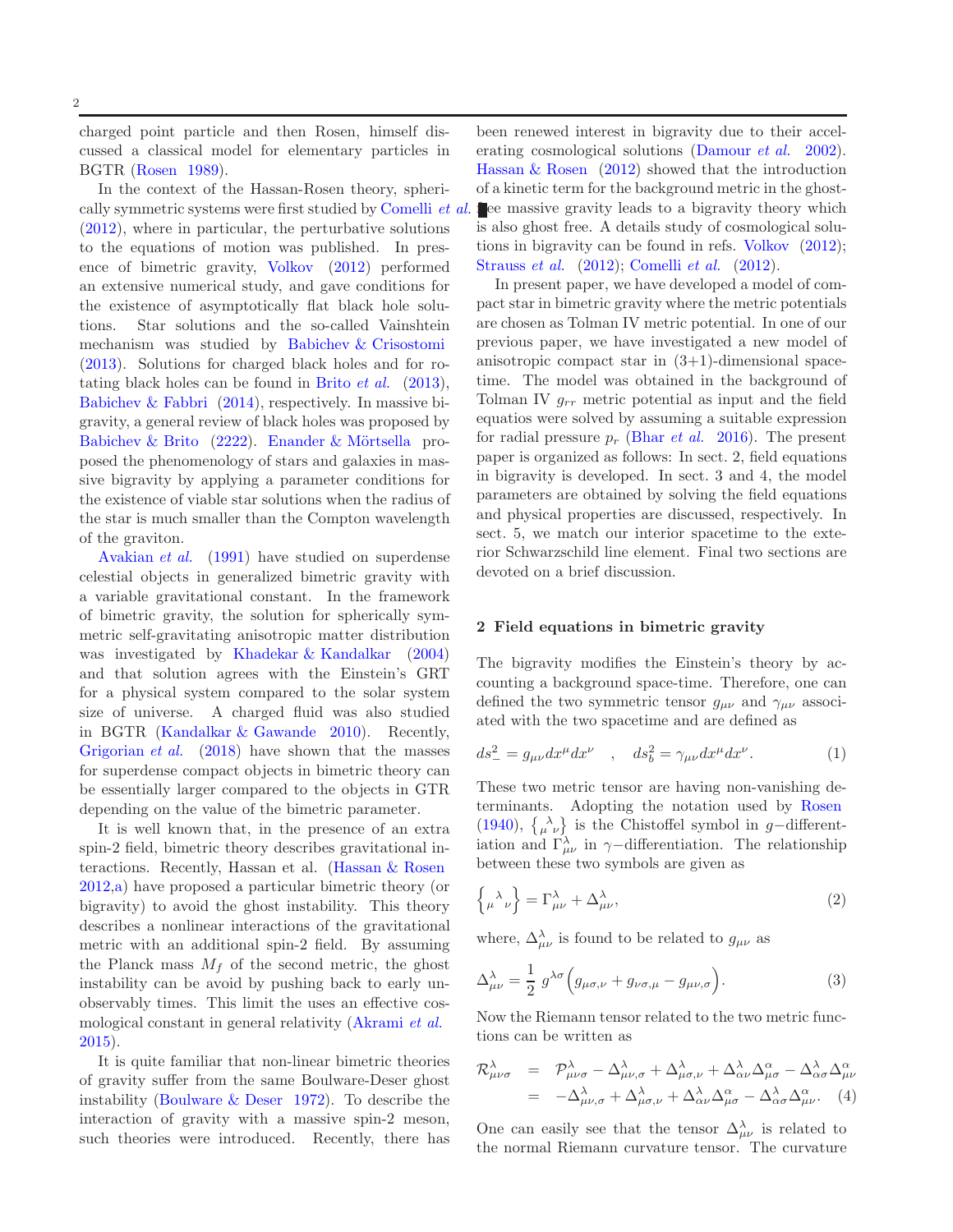

Fig. 1 Varaition of metric functions with respect to the radial coordinate r for LMC X-4 ( $M = 1.04M_{\odot}$ ,  $R = 8.3km$ and  $b = 0.001896$ ,  $B = 0.788065$ ) with  $(a = 0.00266, k =$ 100),  $(a = 0.0029, k = 150)$  and  $(a = 0.003, k = 200)$ .

tensor  $\mathcal{P}_{\lambda\mu\nu\sigma}$  of the constant curvature spacetime can be written as

$$
\mathcal{P}_{\lambda\mu\nu\sigma} = \frac{1}{k^2} \Big( \gamma_{\mu\nu} \gamma_{\lambda\sigma} - \gamma_{\mu\sigma} \gamma_{\lambda\nu} \Big). \tag{5}
$$

By using  $(4)$ , one can also find the difference in the Ricci tensor i.e.  $\mathcal{K}_{\mu\nu} = \mathcal{R}_{\mu\nu} - \mathcal{P}_{\mu\nu}$  which satisfy the same form of Einstein's field equations.

Finally, the field equations in bigravity can be written as Rosen (1978)

$$
G_{\mu\nu} = S_{\mu\nu} - 8\pi T_{\mu\nu},\tag{6}
$$

where,

$$
G_{\mu\nu} = R_{\mu\nu} - \frac{1}{2} R g_{\mu\nu} \tag{7}
$$

$$
S_{\mu\nu} = \frac{3}{k^2} \left( \gamma_{\mu\nu} - \frac{1}{2} g_{\mu\nu} g^{\alpha\beta} \gamma_{\alpha\beta} \right) \tag{8}
$$

$$
T_{\mu\nu} = (\rho + p)u_{\mu}u_{\nu} - p g_{\mu\nu}.
$$
\n(9)

Now the interior and background de-Sitter spacetime are taken as

$$
ds_{-}^{2} = e^{\nu}dt^{2} - e^{\lambda}dr^{2} - r^{2}(d\theta^{2} + \sin^{2}\theta \, d\phi^{2}) \qquad (10)
$$

$$
ds_b^2 = \left(1 - \frac{r^2}{k^2}\right)dt^2 - \left(1 - \frac{r^2}{k^2}\right)^{-1}dr^2 - r^2(d\theta^2 + \sin^2\theta \ d\phi^2).
$$
 (11)

Here  $k$  represents the scale parameter in the de-Sitter universe.



Fig. 2 Variation of density with respect to the radial coordinate r for LMC X-4 ( $M = 1.04M_{\odot}$ ,  $R = 8.3km$  and  $b = 0.001896, B = 0.788065$  with  $(a = 0.00266, k = 100)$ ,  $(a = 0.0029, k = 150)$  and  $(a = 0.003, k = 200)$ .

Following Falik & Rosen (1980) we can write the field equations as

$$
8\pi\rho = e^{-\lambda}\left(\frac{\lambda'}{r} - \frac{1}{r^2}\right) + \frac{1}{r^2} + \frac{3e^{-\nu}}{2k^2}
$$
 (12)

$$
8\pi p = e^{-\lambda} \left( \frac{\nu'}{r} + \frac{1}{r^2} \right) - \frac{1}{r^2} + \frac{3e^{-\nu}}{2k^2}
$$
 (13)

$$
8\pi p = \frac{e^{-\lambda}}{2} \left[ \nu'' + \frac{\nu'^2}{2} + \frac{\nu' - \lambda'}{r} - \frac{\nu'\lambda'}{r} \right] + \frac{3e^{-\nu}}{2k^2} (14)
$$

Due to the constant curvature of the background metric, the density and pressure are modified as

$$
\rho_e(r) = \rho(r) - \frac{3e^{-\nu}}{16\pi k^2} \tag{15}
$$

$$
p_e(r) = p(r) - \frac{3e^{-\nu}}{16\pi k^2}
$$
 (16)

which also satisfies the TOV-equation i.e.

$$
-\frac{\nu'}{2}(\rho_e + p_e) - \frac{dp_e}{dr} = 0.
$$
 (17)

To analyze in deeper aspects, we will ansatz the Tolman IV spacetime and discuss its behavior w.r.t. the scale factor k.

## 3 Tolman IV solution in bigravity

The Tolman IV (Tolman 1939) spacetime is given by

$$
ds_{-}^{2} = B^{2}(1 + ar^{2})dt^{2} - \frac{2ar^{2} + 1}{(ar^{2} + 1)(1 - br^{2})}dr^{2}
$$

$$
-r^{2}(d\theta^{2} + \sin^{2}\theta \ d\phi^{2}).
$$
 (18)

The nature of the metric functions are shown in Fig. 1.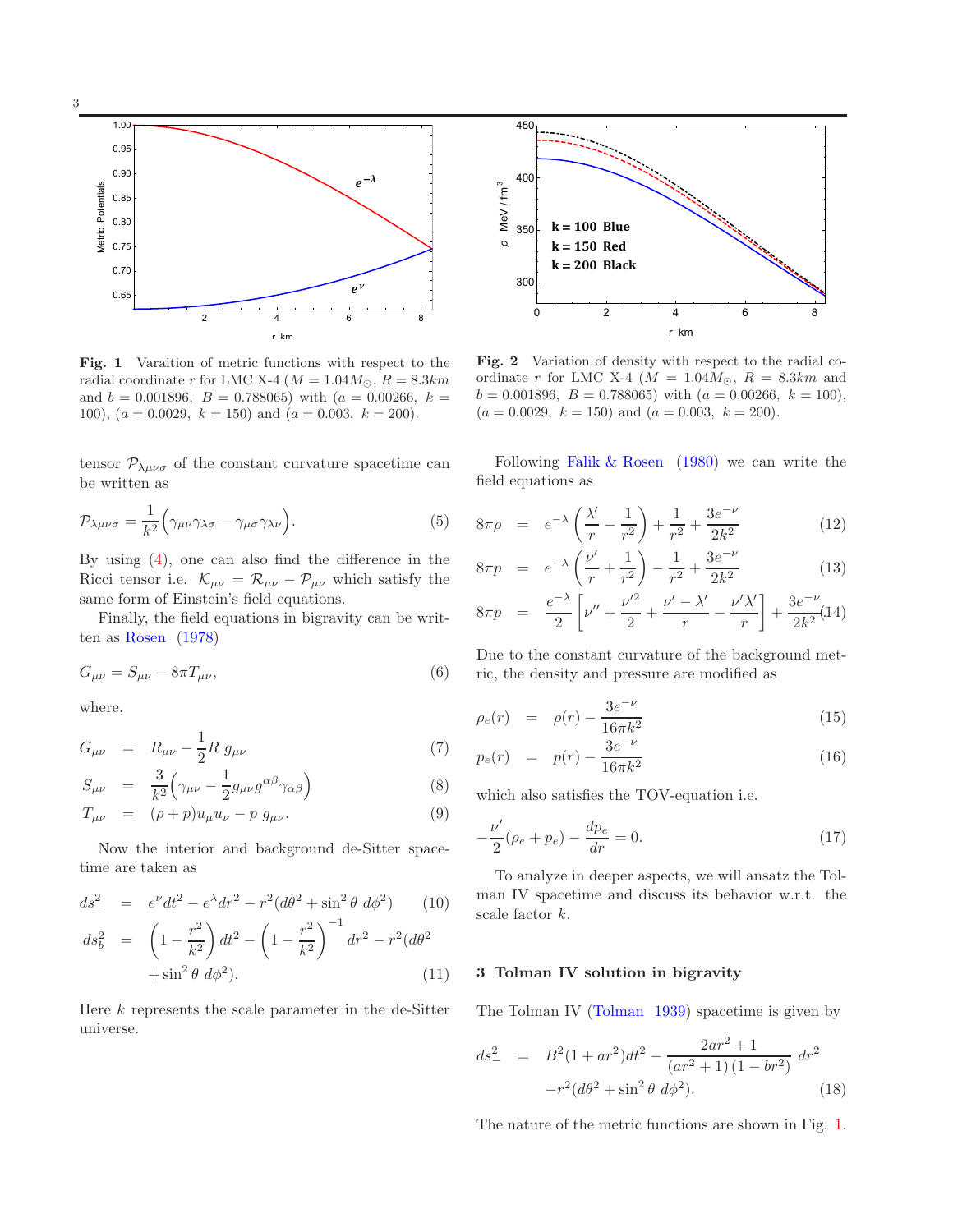

Fig. 3 Variation of pressure with respect to the radial coordinate r for for LMC X-4 ( $M = 1.04 M_{\odot}$ ,  $R = 8.3 km$ and  $b = 0.001896$ ,  $B = 0.788065$ ) with  $(a = 0.00266, k =$ 100),  $(a = 0.0029, k = 150)$  and  $(a = 0.003, k = 200)$ .

For the Tolman IV space-time the density and pressure of the stellar configuration can be written as

$$
\rho(r) = \frac{1}{16B^2k^2(2ar^2+1)^2(\pi ar^2+\pi)} \left[4a^3B^2k^2r^4\right] \n(3br^2+1) + 2a^2\left\{B^2k^2r^2(13br^2+5) + 6r^4\right\} \n+2a\left\{B^2k^2(10br^2+3) + 6r^2\right\} + 6bB^2k^2 + 3\right]
$$
\n(19)

$$
p(r) = \frac{1}{8\pi} \left[ \frac{3}{2B^2k^2 (ar^2 + 1)} - \frac{(3ar^2 + 1)(br^2 - 1)}{2ar^4 + r^2} - \frac{1}{r^2} \right].
$$
\n(20)

The graphical representations of our obtained density and pressure are shown in Figs. 2 and 3 with respect to the radial coordinate  $r$  for the compact star LMC X-4. Fig.

The density and pressure gradients are calculated as

$$
\frac{d\rho}{dr} = -\frac{ar}{8\pi B^2 k^2 (ar^2 + 1)^2 (2ar^2 + 1)^3} \left[ 8a^4 B^2 k^2 r^6 + 4a^3 \left\{ B^2 k^2 r^4 (br^2 + 9) + 6r^6 \right\} + 6a^2 \left\{ B^2 k^2 r^2 \left( 3br^2 + 8 \right) + 6r^4 \right\} + 2a \left\{ 2B^2 k^2 (6br^2 + 5) + 9r^2 \right\} + 10bB^2 k^2 + 3 \right] \tag{21}
$$

$$
\frac{dp}{dr} = -\frac{ar}{8\pi B^2 k^2 (ar^2 + 1)^2 (2ar^2 + 1)^2} \left[ 4a^3 B^2 k^2 r^4 + 2a^2 \{ B^2 k^2 r^2 (br^2 + 4) + 6r^4 \} + 4a \{ B^2 k^2 (br^2 + 1) + 3r^2 \} + 2b B^2 k^2 + 3 \right].
$$
\n(22)



Fig. 4 Varaition of sound speed with respect to the radial coordinate r for LMC X-4 ( $M = 1.04M_{\odot}$ ,  $R = 8.3km$  and  $b = 0.001896, B = 0.788065$  with  $(a = 0.00266, k = 100)$ ,  $(a = 0.0029, k = 150)$  and  $(a = 0.003, k = 200)$ .

The causality condition can be verify by computing the speed of sound as

$$
v^{2} = \frac{dp}{d\rho} = (2ar^{2} + 1)\left[4a^{3}B^{2}k^{2}r^{4} + 2a^{2}\left\{B^{2}k^{2}r^{2}\right\}\right] \n(br^{2} + 4) + 6r^{4}\right\} + 4a\left\{B^{2}k^{2}(br^{2} + 1) + 3r^{2}\right\} + \n2bB^{2}k^{2} + 3\left[\left\{8a^{4}B^{2}k^{2}r^{6} + 4a^{3}\left\{B^{2}k^{2}r^{4}(br^{2} + 9\right)\right\}\right] \n+ 6r^{6}\right\} + 6a^{2}\left\{B^{2}k^{2}r^{2}(3br^{2} + 8) + 6r^{4}\right\} + 2a \n\left\{2B^{2}k^{2}(6br^{2} + 5) + 9r^{2}\right\} + 10bB^{2}k^{2} + 3\right]^{-1}(23)
$$

To satisfy the causality condition the speed of sound  $v$ should be less than unity (in  $c = 1 = G$  unit). The trend of the sound speed is shown in Fig. 4.

To analyze the energy conditions we can calculate the following parameters:

$$
\rho(r) - p(r) = \frac{6a^2br^4 + 6abr^2 + a + 2b}{4\pi(2ar^2 + 1)^2} \tag{24}
$$

$$
\rho(r) - 3p(r) = \frac{1}{8B^2k^2(2ar^2 + 1)^2(\pi ar^2 + \pi)} \Big[ 2bB^2
$$
  
\n
$$
k^2(12a^3r^6 + 23a^2r^4 + 14ar^2 + 3)
$$
  
\n
$$
-4a^3B^2k^2r^4 - 4a^2(B^2k^2r^2 + 3r^4)
$$
  
\n
$$
-12ar^2 - 3 \Big].
$$
\n(25)

For any physical matters, the strong, weak, dominant and null energy conditions need to be satisfy i.e.

 $\rho \geq 0; \ \rho - p \geq 0; \ \rho - 3p \geq 0; \ \rho \geq |p|.$ 

The results obtained in Eqs. (24) and (25) are shown graphically in Fig. 5.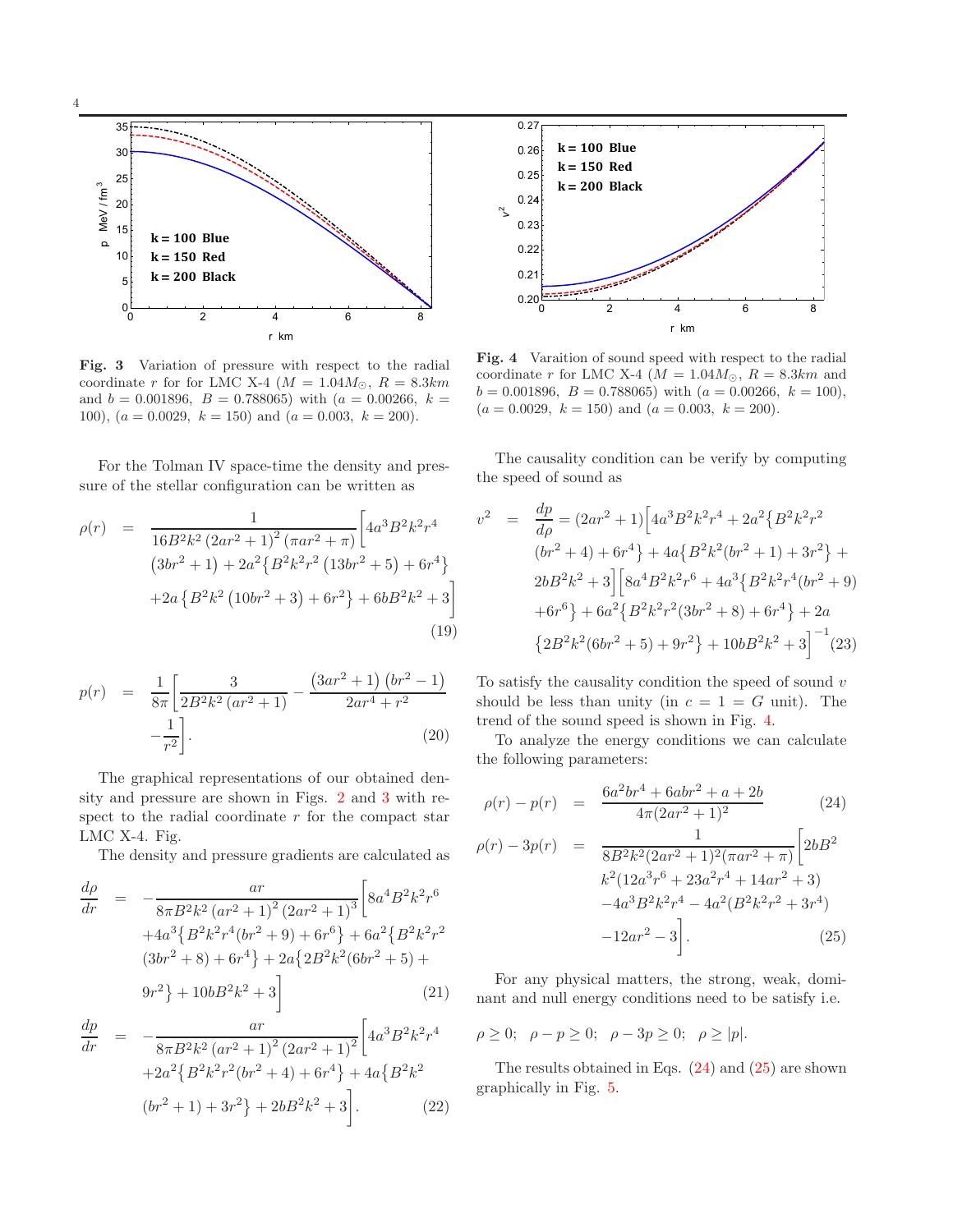

Fig. 5 Varaition of energy conditions with respect to the radial coordinate r for LMC X-4 ( $M = 1.04 M_{\odot}$ ,  $R = 8.3 km$ and  $b = 0.001896$ ,  $B = 0.788065$ ) with  $(a = 0.00266, k =$ 100),  $(a = 0.0029, k = 150)$  and  $(a = 0.003, k = 200)$ .

Now we can defined the adiabatic index, mass function and compactness parameter as

$$
\Gamma = \frac{\rho + p}{p} \frac{dp}{d\rho}
$$
\n(26)  
\n
$$
m(r) = 4\pi \int_0^r \rho(r)r^2 dr = \frac{1}{4a^{3/2}B^2k^2(2ar^2 + 1)}
$$
\n
$$
\left[\sqrt{ar}\left\{2a^2B^2k^2r^2(br^2 + 1\right\} + 2ar^2(bB^2k^2 + 3)\right.\n+3\} - 3(2ar^2 + 1)\tan^{-1}(\sqrt{ar})\right]
$$
\n(27)

$$
u(r) = \frac{2m(r)}{r} = \frac{1}{2a^{3/2}B^2k^2(2ar^3 + r)}
$$

$$
\left[\sqrt{ar}\left\{2a^2B^2k^2r^2(br^2 + 1\right\} + 2ar^2(bB^2k^2 + 3) + 3\right\} - 3(2ar^2 + 1)\tan^{-1}(\sqrt{ar})\right].
$$
 (28)

The variation of the above physical quantities can be seen in Figs. 6 and 7.

#### 4 Physical properties of the solution

The non-singular nature of the solution can be seen from the central values of density and pressure. The central values of these parameter can be written as

$$
\rho_c = \frac{6aB^2k^2 + 6bB^2k^2 + 3}{16\pi B^2k^2} > 0
$$
\n(29)

$$
p_c = \frac{2a - 2b + 3/B^2k^2}{16\pi} > 0.
$$
 (30)



Fig. 6 Varaition of adiabatic index with respect to the radial coordinate r for LMC X-4 ( $M = 1.04 M_{\odot}$ ,  $R = 8.3 km$ and  $b = 0.001896$ ,  $B = 0.788065$ ) with  $(a = 0.00266, k =$ 100),  $(a = 0.0029, k = 150)$  and  $(a = 0.003, k = 200)$ .



Fig. 7 Varaition of mass function and compactness parameter with respect to the radial coordinate  $r$  for LMC X-4 ( $M = 1.04 M_{\odot}$ ,  $R = 8.3 km$  and  $b = 0.001896$ ,  $B =$ 0.788065) with  $(a = 0.00266, k = 100)$ ,  $(a = 0.0029, k = 100)$ 150) and  $(a = 0.003, k = 200)$ .

For any physical matter, the Zeldovich's condition (Zeldovich & Novikov 1971) has to be satisfy i.e.  $p_c/\rho_c \leq 1$ , which implies

$$
0 \le a + 2b. \tag{31}
$$

The TOV-equation of hydrostatic equilibrium can be written as

$$
-\frac{\nu'}{2}(\rho+p)-\frac{dp}{dr} = 0
$$
  
or  $F_g + F_h = 0.$  (32)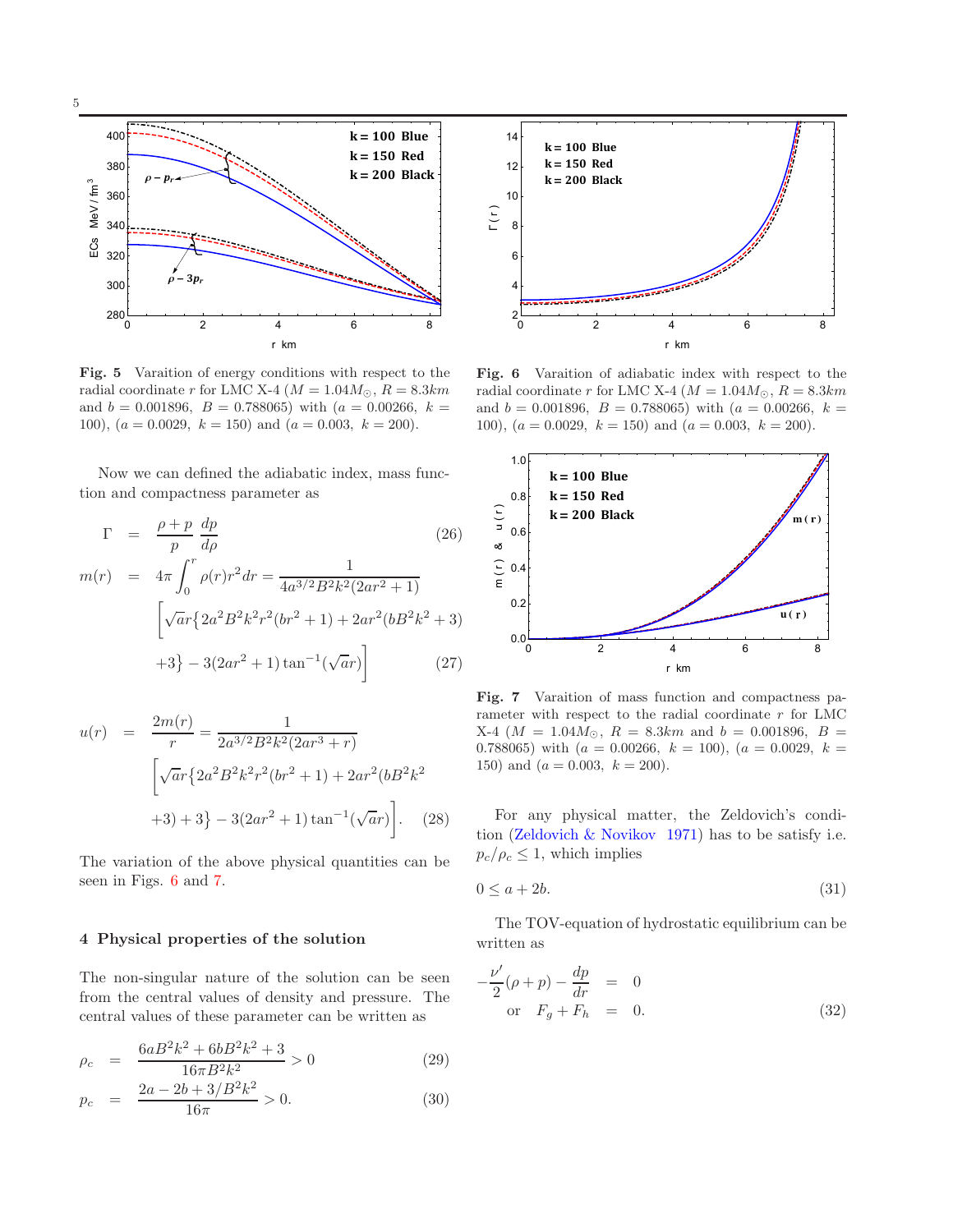

Fig. 8 Varaition of various forces in TOV-equation with respect to the radial coordinate r for LMC X-4 ( $M = 1.04 M_{\odot}$ ,  $R = 8.3km$  and  $b = 0.001896$ ,  $B = 0.788065$  with  $(a = 0.00266, k = 100), (a = 0.0029, k = 150)$  and  $(a = 0.003, k = 200).$ 

Here the gravitational and hydrostatic forces can be defined as

$$
F_g = -\frac{\nu'}{2}(\rho + p) = \frac{-ar}{8\pi B^2 k^2 (ar^2 + 1)^2 (2ar^2 + 1)^2}
$$

$$
\left[3 + 4a^3 B^2 k^2 r^4 + 2a^2 \{B^2 k^2 r^2 (br^2 + 4) + 6r^4\} + 4a \{B^2 k^2 (br^2 + 1) + 3r^2\} + 2bB^2 k^2\right]
$$
(33)

$$
F_h = -\frac{dp}{dr} = \frac{ar}{8\pi B^2 k^2 (ar^2 + 1)^2 (2ar^2 + 1)^2} \left[ 4a^3 B^2 \right.
$$
  
\n
$$
k^2 r^4 + 2a^2 \left\{ B^2 k^2 r^2 \right.
$$
  
\n
$$
(br^2 + 4) + 6r^4 \right\} + 4a \left\{ B^2 k^2 (br^2 + 1) + 3r^2 \right\}
$$
  
\n
$$
+ 2bB^2 k^2 + 3 \left[ . \right].
$$
  
\n(34)

The exact profiles of the gravitational force  $F<sub>g</sub>$  and hydrostatics force  $F_h$  for our model are displayed in Fig. 8, which indicates that solution represents the equilibrium matter configuration.

To check the stability of the solution and how the parameter  $k$  affect it, one can adopt the static stability criterion. As per this criterion, the mass of the system must be increasing function of its central density i.e.  $\partial m/\partial \rho_c > 0$  or otherwise unstable. This insures the stability of the system under radial perturbations. The mass as a function of its central can be given as

$$
m(\rho_c) = \frac{R}{4} \left[ 1 + br^2 - \frac{18}{2B^2k^2(3b - 8\pi\rho) + 3} - \frac{3\left(br^2 - 1\right)}{\left[2r^2(3b - 8\pi\rho_c) - 3\right] + 3r^2/B^2k^2} \right] - \frac{9B^2k^2\sqrt{24\pi\rho_c - 9b - 9/2B^2k^2}}{\left[2B^2k^2(3b - 8\pi\rho_c) + 3\right]^2} \tan^{-1} \left( r\sqrt{\frac{8\pi\rho_c}{3} - b - \frac{1}{2B^2k^2}} \right). \tag{35}
$$

The variation of mass with central density is shown in Fig. 9. It signifies that the solution gain its stability when  $k$  increases i.e. whenever the scalar curvature of the background de-Sitter spacetime  $(R = 12/k^2)$  deceases, the stability of the local stellar system is enhanced. This is because, as  $k$  increases the stable range of density increases thereby the change in density during radial oscillations does not trigger gravitational collapse.

#### 5 Matching of interior and exterior boundary

Assume the exterior metric as the Schwarzschild vacuum for the region  $r > R$  i.e.

$$
ds_{+}^{2} = \left(1 - \frac{2M}{r}\right)dt^{2} - \left(1 - \frac{2M}{r}\right)^{-1}dr^{2}
$$

$$
-r^{2}(d\theta^{2} + \sin^{2}\theta \ d\phi^{2}). \tag{36}
$$

Matching at the boundary  $r = R$  we get

$$
e^{\nu(R)} = e^{-\lambda(R)} = 1 - \frac{2M}{R}
$$
 (37)

$$
p(R) = 0. \tag{38}
$$

On using the boundary conditions (37) and (38) we get

$$
a = \frac{bR^3 - 2M}{R^2(4M - bR^3 - R)}
$$
(39)

$$
b = \frac{2a^2B^2k^2R^2 + 2aB^2k^2 + 6aR^2 + 3}{2B^2k^2(aR^2 + 1)(3aR^2 + 1)}
$$
(40)

$$
B = \sqrt{\frac{R - 2M}{R\left(aR^2 + 1\right)}}\tag{41}
$$

Here we have used  $M$ ,  $R$  and  $k$  as free parameters and rest of the constants are found using the above three equations.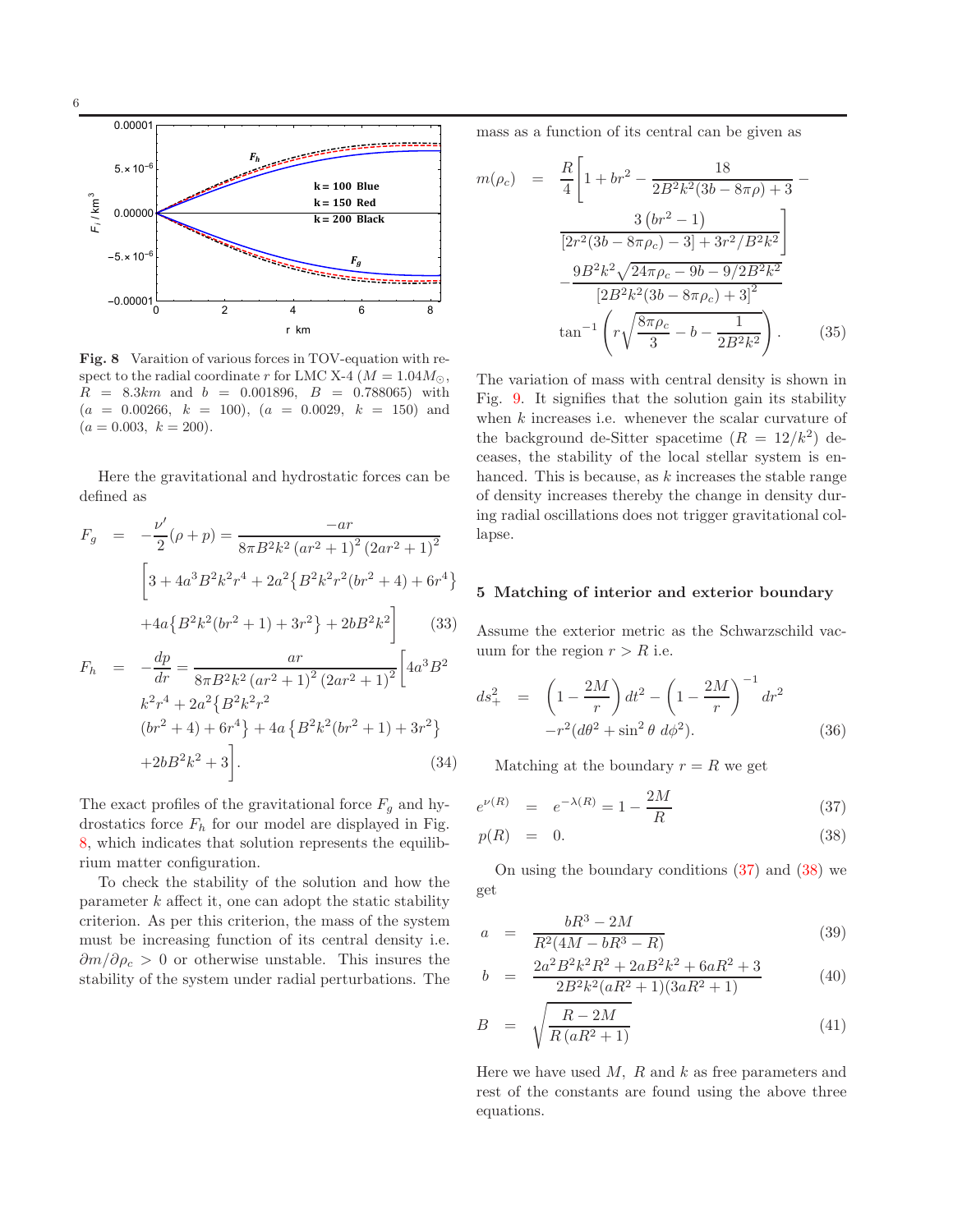

Fig. 9 Varaition of mass with respect to the radial central density  $\rho_c$  for LMC X-4 ( $M = 1.04 M_{\odot}$ ,  $R = 8.3 km$  and  $b = 0.001896, B = 0.788065$  with  $(a = 0.00266, k = 100)$ ,  $(a = 0.0029, k = 150)$  and  $(a = 0.003, k = 200)$ .



Fig. 10 Varaition of redshift with respect to the radial coordinate r for LMC X-4 ( $M = 1.04M_{\odot}$ ,  $R = 8.3km$  and  $b = 0.001896, B = 0.788065$  with  $(a = 0.00266, k = 100)$ ,  $(a = 0.0029, k = 150)$  and  $(a = 0.003, k = 200)$ .

Now the red-shift and equation of state parameter of compact stars can be determined as

$$
z(r) = e^{-\nu/2} - 1 = \frac{1}{B\sqrt{1 + ar^2}} - 1 \tag{42}
$$

$$
\omega = \frac{p}{\rho} \le 1. \tag{43}
$$

Fig. 10 and 11 clarifies the behavior of redshift function and the equation of state parameter with respect to the radial coordinate function r respectively.

## 6 Results and discussions

In this article, we have explored the behavior of the Tolman IV solution in bimetric gravity describing relativistic fluid sphere. To demonstrate the effect of the scale parameter  $k$  on the solution we used graphical methods for a specific compact star i.e. LMC X-4. In the



Fig. 11 Varaition of equation of state parameter with respect to the radial coordinate r for LMC X-4 ( $M = 1.04 M_{\odot}$ ,  $R = 8.3km$  and  $b = 0.001896$ ,  $B = 0.788065$  with  $(a = 0.00266, k = 100), (a = 0.0029, k = 150)$  and  $(a = 0.003, k = 200).$ 

framework of bigravity as well, the Tolman IV spacetime behaves in good agreement as in GR.

The obtained physical parameters, density and pressure are as expected positive, maximum at the centre and then monotonically decreasing in nature towards the surface, Figs.  $1$  (Right) and  $2$  (Left). The mass and the compactness parameter are monotonically increasing in nature toward the surface, shown in Fig. 4 (Left). Therefore, all the physical parameters are well-behaved and physically acceptable. satisfies the TOV-equation even in the presence of the background spacetime, (see Fig. 4, Right). Hence, the solution can represent static and equilibrium relativistic fluid spheres. The nature of the equation of state parameter (EoS) i.e.  $p/\rho < 1$  indicates the solution represents the physically acceptable matter distribution (Rahaman et al. 2010).

The scale parameter  $k$  can affect the solution and thus affect the corresponding equation of state (EoS) or the internal compositions of the compact fluid object. We have provided the central values of some physical quantities in Table 2, whereas the Table-1 display the compatible constant parameter to model SMC X-4, LMC X-1 and PSR J1614-2230. As we can see, smaller value of k corresponds to stiffer EoS i.e.  $k = 33$  along with the given parameters, corresponds to mass and radius of PSR J1614-2230 (1.97 $M_{\odot}$ , 9.69 $km$ ) with compactness parameter of  $0.407$  and for  $k = 200$  corresponds to LMC X-4 (1.04 $M_{\odot}$ , 8.3km) with  $u = 0.251$ . This claim is further supported by the graphical representations. The velocity of sound and central values adiabatic index are more for  $k = 100$  than  $k = 200$  (see Figs. 2 Right and 3 Right). This suggest that as  $k$ increases the stiffness of the solution decreases.

Furhter, the solution also satisfy the causality and all the energy conditions (see Figs. 2 Right, 3 Left).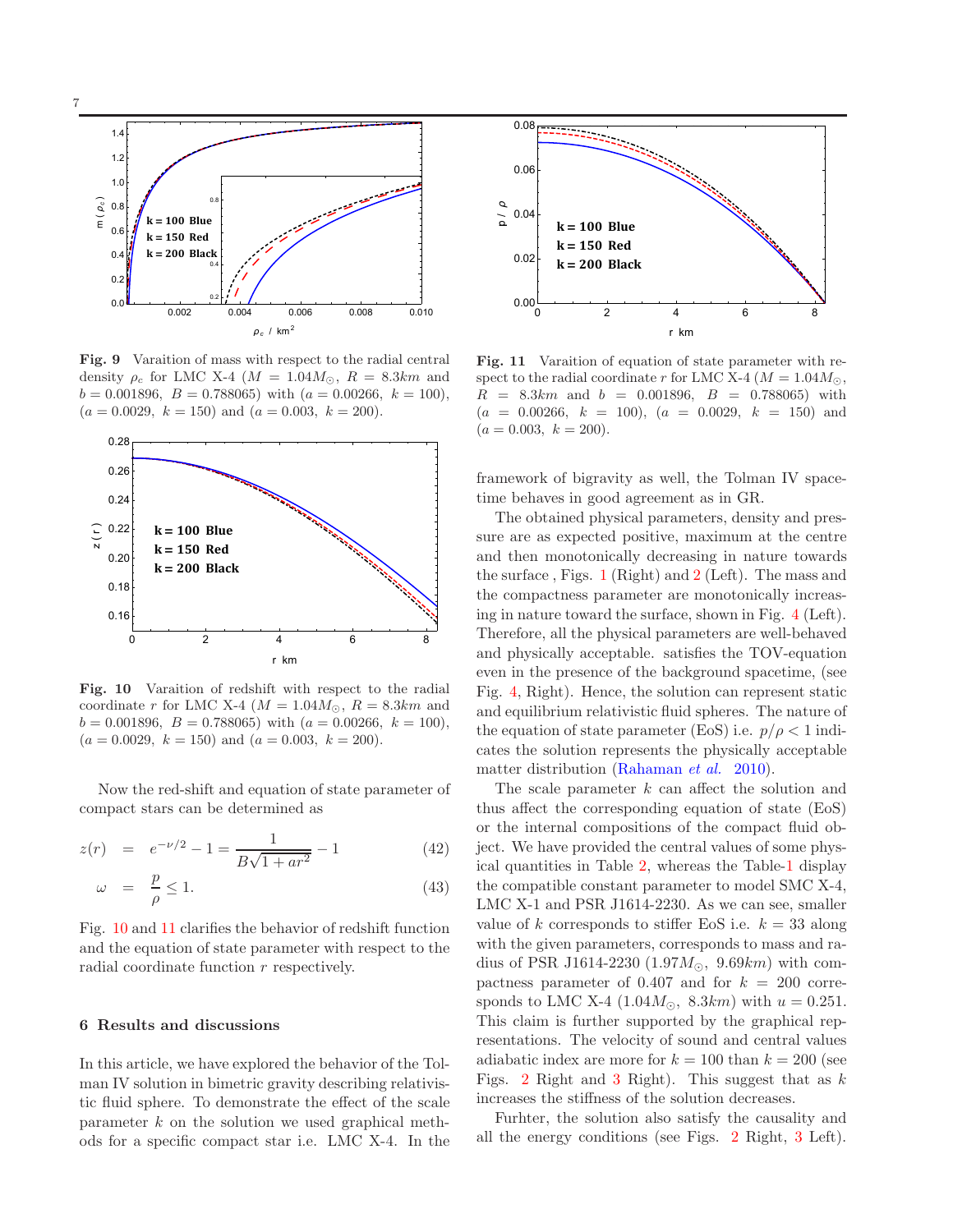| Objects        | $a \ km^{-2}$ | $b \ km^{-2}$ |          |     | $M/M_{\odot}$ | $R \ km$ | $M_{obs}/$<br>$/M_{\odot}$ | $R_{obs}$ km     |
|----------------|---------------|---------------|----------|-----|---------------|----------|----------------------------|------------------|
| $SMC X-4$      | 0.003         | 0.0020484     | 0.757390 | 80  | 1.29          | 8.831    | $1.29 {\pm} 0.05$          | $8.831 \pm 0.09$ |
| LMC X-4        | 0.003         | 0.0018955     | 0.788065 | 200 | 1.04          | 8.3      | $1.04 \pm 0.09$            | $8.301 \pm 0.2$  |
| PSR J1614-2230 | 0.002         | 0.00332169    | 0.706809 | 33  | 1.97          | 9.69     | $1.97 \pm 0.04$            | $9.69 \pm 0.2$   |

Table 1 All the parameters corresponds to well-behaved solution representing few well-known compact stars.

Table 2 All the parameters corresponds to well-behaved solution representing few well-known compact stars.

| Objects        | $\boldsymbol{u}$ | $z_c$ | $z_{s}$ | $\rho_c$              | $\rho_s$              | $p_c$                                           | $\epsilon$ |
|----------------|------------------|-------|---------|-----------------------|-----------------------|-------------------------------------------------|------------|
|                |                  |       |         | $q/cm^3$              | $q/cm^3$              | $\langle d$ <i>une</i> / $\langle cm^2 \rangle$ |            |
| SMC X-4        | 0.292            | 0.32  | 0.19    | $8.34 \times 10^{14}$ | $5.30\times10^{14}$   | $6.54\times\overline{10^{34}}$                  | 2.592      |
| $LMC X-4$      | 0.251            | 0.269 | 0.155   | $7.89\times10^{14}$   | $1.5.16\times10^{14}$ | $5.59\times10^{34}$                             | 2.726      |
| PSR J1614-2230 | 0.407            | 0.415 | 0.298   | $10.03\times10^{14}$  | $7.40\times10^{14}$   | $6.99\times10^{34}$                             | 3.601      |

Consequently, the solution representing matter distribution is physical. The stability of compact star is one of the most vital requirement, for that, we have focused to discuss the stability with respect to the variation of adiabatic index Γ inside the compact star. For a Newtonian fluid, stable configuration can be achieved if  $\Gamma \geq 4/3$  (Bondi 1964). In our model, the stable nature of the configuration can be convinced from the graphical representation of the Γ, provided in Fig. 3 (Right). Further, the solution also satisfies the static stability criterion showing that the stability is enhance when the curvature of the background metric decreases (Fig. 5). Therefore, the stability will be maximum when assumed a flat or Minkowski's spacetime.

## 7 Conclusion

Since the local spacetime interior to the compact star is part of the global structure in the universal scale, the physics of such object can be influence by the scale parameter of the universe. Even though the effect of the scale parameter may be small, however, the physics of such small perturbations can be interesting and worth complete analysis. Harpaz  $&$  Rosen (1985) have shown that there is possible to exist a configuration in hydrostatic equilibrium for a collapsing star filling its Schwarzschild sphere when no such configuration exist in Einstein's gravity. It is also mentioned that in bigravity even leads a cosmology without a "Big Bang" (Rosen 1980).

Rosen (1980) also solved the field equations with background metric near the Schwarzschild sphere and found that the field differs from that of the Einstein's GTR. Instead of a black hole they have obtained an impenetrable sphere. It is also found that the bigravity is identical with the ordinary general relativity at large distances (scale of solar system), however, at very large distances (scale of clusters of galaxies) the scale parameter affect the field equations and thus the dynamics.

As mentioned by Harpaz  $\&$  Rosen (1985), all the solutions of field equations in general relativity does satisfies the field equations with a background and the same is also supported by the current work with more details analysis. The internal structure of compact stars can also be influence by the background metric. We have shown that the local structures can also be influence by the background spacetime. Hence, the bimetric GTR can inspire many researchers and also can contribute to new physics in future.

#### Acknowledgement

Farook Rahaman would like to thank the authorities of the Inter-University Centre for Astronomy and Astrophysics, Pune, India for providing research facilities. Susmita Sarkar is grateful to UGC (Grant No.: 1162/(sc)(CSIR-UGC NET , DEC 2016)), Govt. of India, for financial support.

## Conflict of interest

The authors declare no conflict of interest.